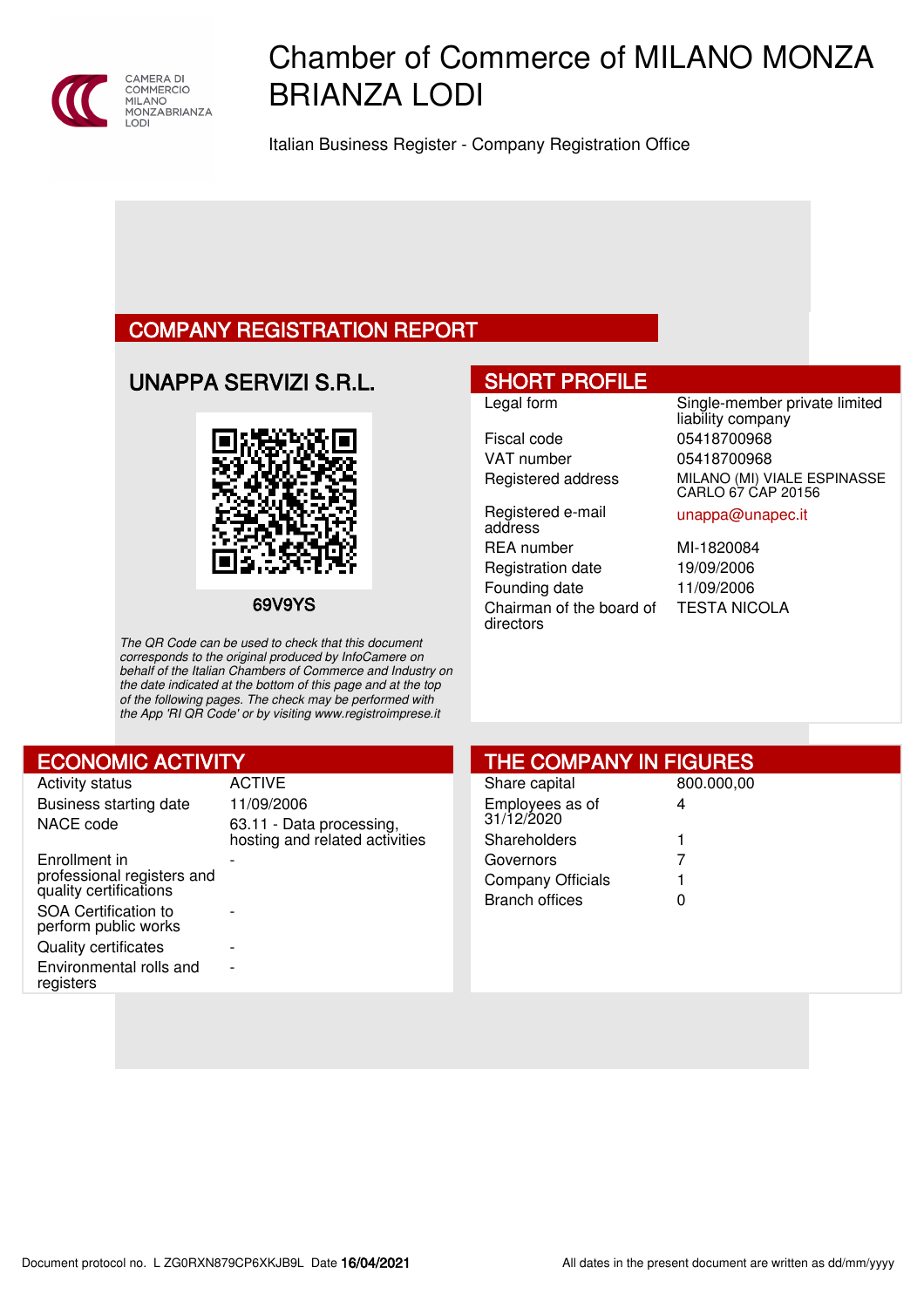### UNAPPA SERVIZI S.R.L.

Fiscal code 05418700968

# **Contents**

| 4 Economic activity, enrollment in professional registers and    |  |
|------------------------------------------------------------------|--|
|                                                                  |  |
| 6 Shareholders and holders of other forms of rights to shares  3 |  |
|                                                                  |  |
|                                                                  |  |

# <span id="page-1-0"></span>1 Company identification

| Company name                                                               | UNAPPA SERVIZI S.R.L.                                                                                                                                                          |
|----------------------------------------------------------------------------|--------------------------------------------------------------------------------------------------------------------------------------------------------------------------------|
| Legal form                                                                 | Single-member private limited liability company                                                                                                                                |
| Fiscal code and registration<br>number                                     | 05418700968                                                                                                                                                                    |
| <b>Business Register of</b>                                                | MILANO MONZA BRIANZA LODI                                                                                                                                                      |
| <b>Registration date</b>                                                   | 19/09/2006                                                                                                                                                                     |
| <b>REA number (Economic and</b><br><b>Administrative Repertory number)</b> | MI-1820084                                                                                                                                                                     |
| VAT number                                                                 | 05418700968                                                                                                                                                                    |
| <b>Registered address</b>                                                  | VIALE ESPINASSE CARLO 67<br>MILANO (MI) CAP 20156                                                                                                                              |
| Registered e-mail address                                                  | unappa@unapec.it                                                                                                                                                               |
| <b>Founding date</b>                                                       | 11/09/2006                                                                                                                                                                     |
| Company duration                                                           | Termination date: 31/12/2050                                                                                                                                                   |
| Last day of each fiscal year                                               | Last day of first fiscal year: 31/12/2006<br>Last day of successive fiscal years: 31/12<br>Number of days of extension of the date of approval of the financial statements: 60 |

# <span id="page-1-1"></span>2 Governance structure

| Adopted form of governance | Multiperson collegial governance        |
|----------------------------|-----------------------------------------|
| Auditing body              | Auditor                                 |
| Governance bodies          | Board of directors                      |
|                            | Number of acting governing directors: 8 |

# <span id="page-1-2"></span>3 Assets and financial information

Share capital Currency: Euro Authorised: 800.000,00 Subscribed: 800.000,00 Paid-up: 800.000,00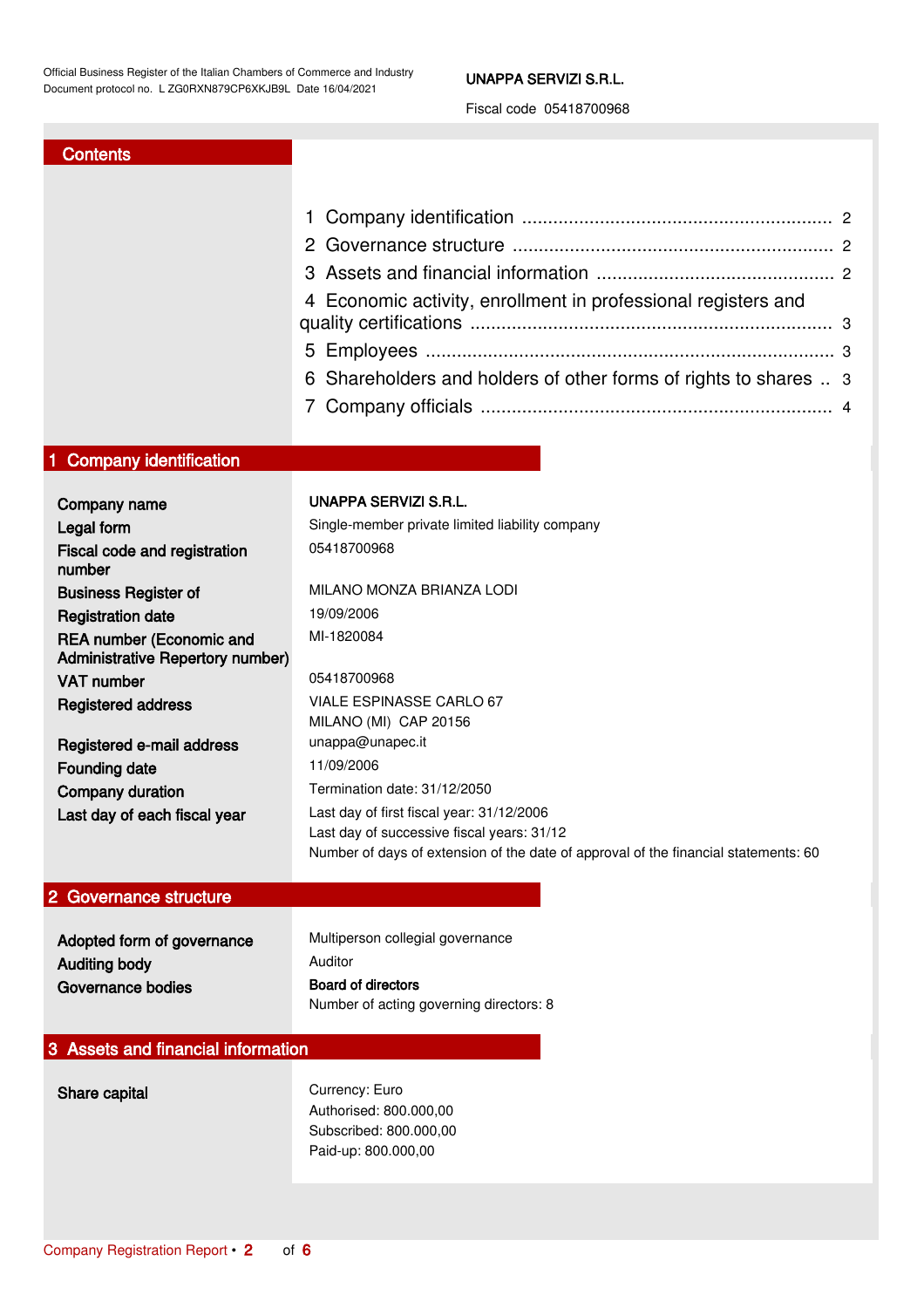## UNAPPA SERVIZI S.R.L.

Fiscal code 05418700968

<span id="page-2-0"></span>

| 4 Economic activity, enrollment in professional registers and<br>quality certifications |                                                                                                        |
|-----------------------------------------------------------------------------------------|--------------------------------------------------------------------------------------------------------|
|                                                                                         | Business starting date: 11/09/2006                                                                     |
| NACE economic activity code                                                             | Main economic activity of the company<br>Code: 63.11 - Data processing, hosting and related activities |
|                                                                                         | Secondary activity<br>Code: 62.09 - Other information technology and computer service activities       |
|                                                                                         | Secondary activity<br>Code: 63.11 - Data processing, hosting and related activities                    |
|                                                                                         | Secondary activity<br>Code: 82.3 - Organisation of conventions and trade shows                         |
|                                                                                         | Secondary activity<br>Code: 82.99 - Other business support service activities n.e.c.                   |
|                                                                                         | Secondary activity<br>Code: 85.59 - Other education n.e.c.                                             |
| <b>PERMIT AND INCOME.</b>                                                               |                                                                                                        |

### <span id="page-2-1"></span>5 Employees

| Date: 31/12/2020 |             |                         |   |             |                  |
|------------------|-------------|-------------------------|---|-------------|------------------|
|                  | 1st Quarter | 2nd Quarter 3rd Quarter |   | 4th Quarter | Average<br>value |
| Employees        | 4           | 4                       | 4 | 4           | 4                |
| Free-lance       |             | 0                       | 0 | 0           |                  |
| Total            | 4           |                         | 4 |             | Δ                |

# <span id="page-2-2"></span>6 Shareholders and holders of other forms of rights to shares

Shareholders and holders of other forms of rights to shares as of 22/10/2018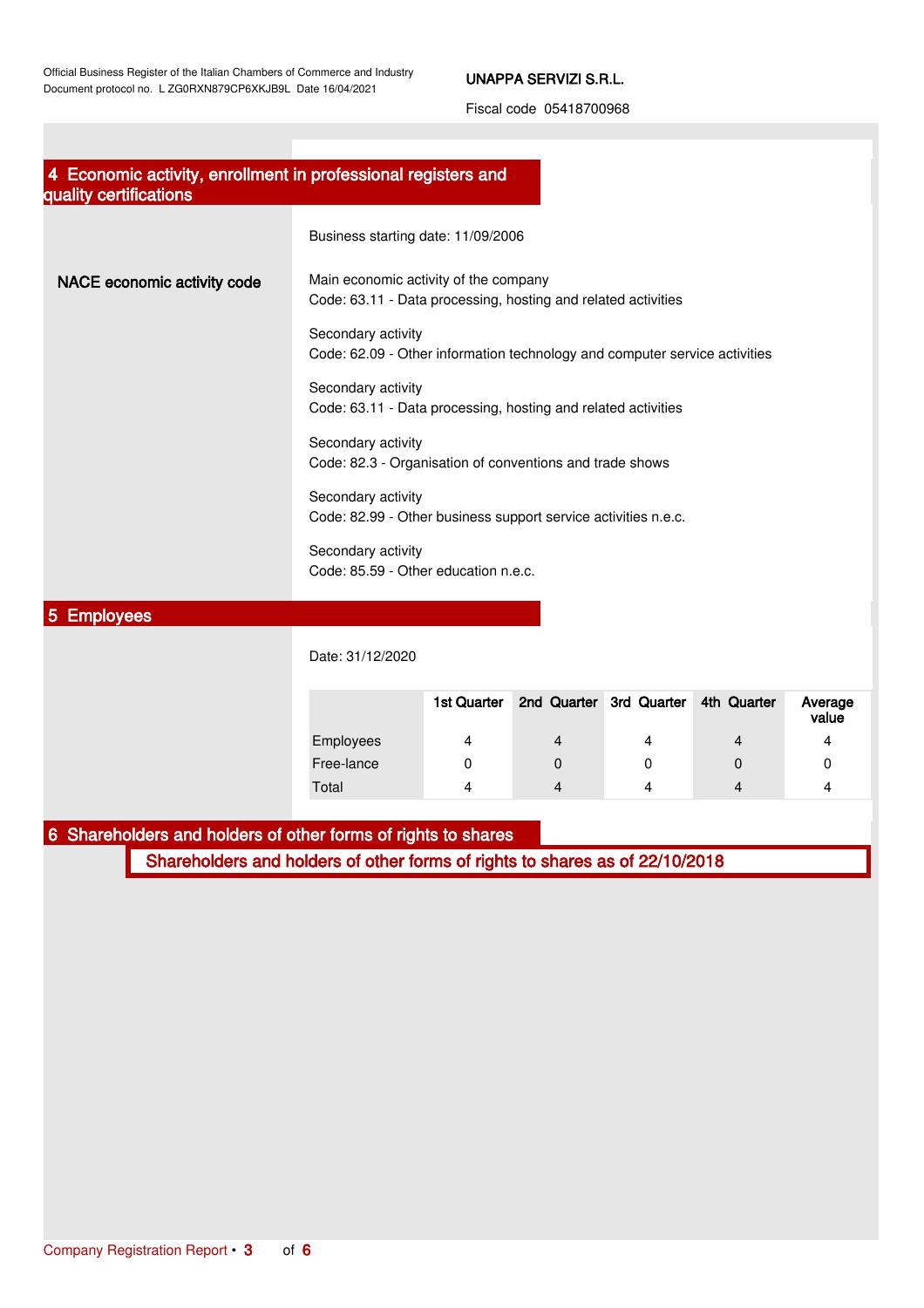Official Business Register of the Italian Chambers of Commerce and Industry Document protocol no. L ZG0RXN879CP6XKJB9L Date 16/04/2021

### UNAPPA SERVIZI S.R.L.

Fiscal code 05418700968



# <span id="page-3-0"></span>7 Company officials

Governing directors

Surname: TESTA First name: NICOLA Gender: M Fiscal code: TSTNCL65E11Z133K Date of birth: 11/05/1965 Place of birth: MENZIKEN - Switzerland Citizenship: Italy

Type of rights: Ownership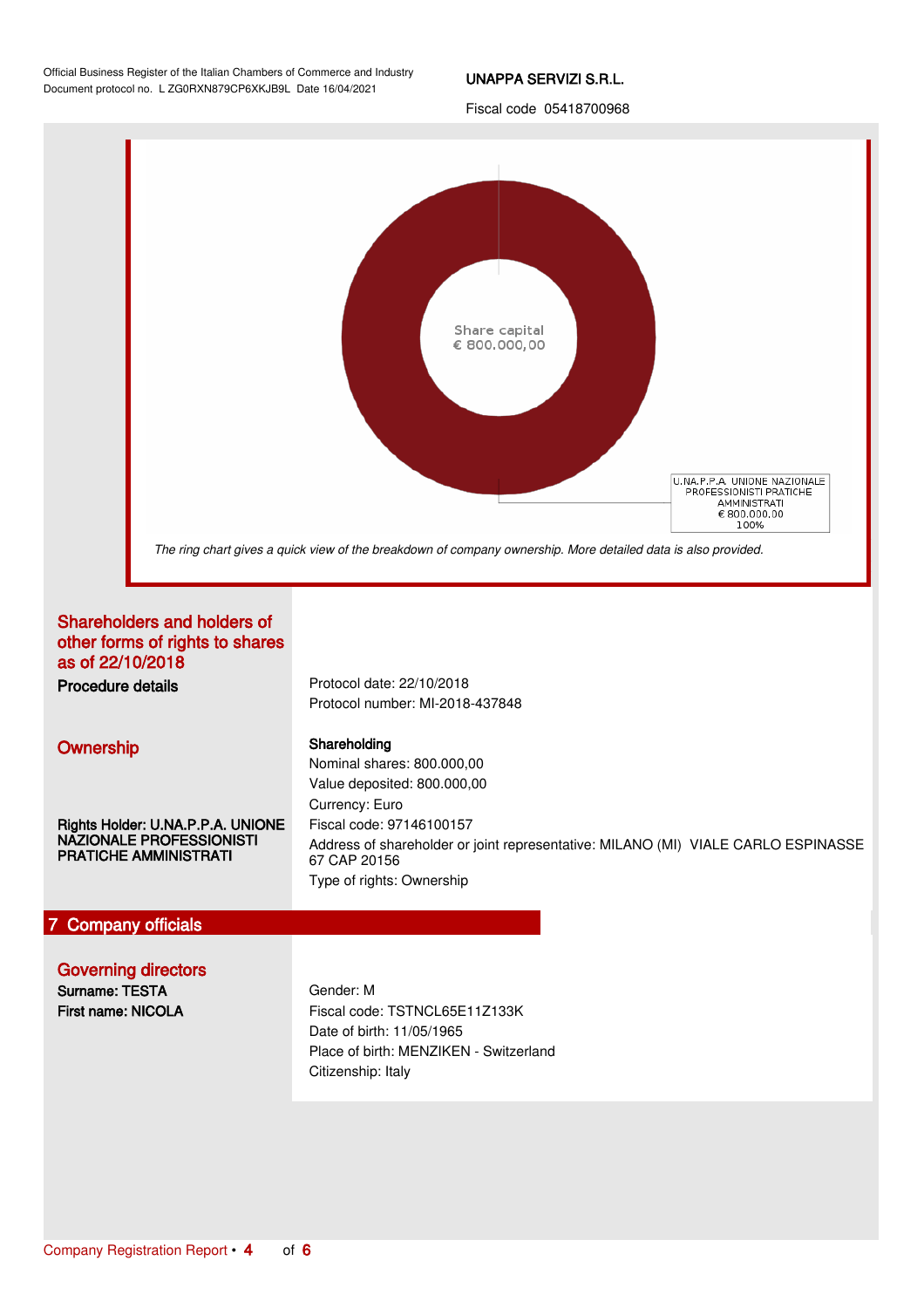Official Business Register of the Italian Chambers of Commerce and Industry Document protocol no. L ZG0RXN879CP6XKJB9L Date 16/04/2021

# UNAPPA SERVIZI S.R.L.

Fiscal code 05418700968

| Official positions                        | Official position: Chairman of the board of directors<br>Start date of term of office: 11/09/2006<br>Acceptance date: 18/09/2006<br>Term of office: Until revoked |
|-------------------------------------------|-------------------------------------------------------------------------------------------------------------------------------------------------------------------|
|                                           | <b>Official position: Director</b><br>Start date of term of office: 11/09/2006<br>Term of office: Until revoked                                                   |
|                                           | Official position: Managing director (CEO)<br>Start date of term of office: 22/09/2006<br>Term of office: Until revoked                                           |
| Surname: FEMIANO<br>First name: ANNA      | Gender: F<br>Fiscal code: FMNNNA67B62F839D<br>Date of birth: 22/02/1967<br>Place of birth: NAPOLI (NA)                                                            |
| Official positions                        | <b>Official position: Director</b><br>Start date of term of office: 11/09/2006<br>Acceptance date: 18/09/2006<br>Term of office: Until revoked                    |
| Surname: MANCIURIA<br>First name: ROBERTO | Gender: M<br>Fiscal code: MNCRRT67M12F839S<br>Date of birth: 12/08/1967<br>Place of birth: NAPOLI (NA)                                                            |
| Official positions                        | <b>Official position: Director</b><br>Start date of term of office: 11/09/2006<br>Acceptance date: 18/09/2006<br>Term of office: Until revoked                    |
| Surname: MAIOLATESI<br>First name: TONINO | Gender: M<br>Fiscal code: MLTTNN56R28C060X<br>Date of birth: 28/10/1956<br>Place of birth: CASTELBELLINO (AN)                                                     |
| Official positions                        | <b>Official position: Director</b><br>Registration date: 14/04/2015<br>Acceptance date: 08/04/2015<br>Term of office: Until revoked                               |
| Surname: LIGORIO<br>First name: NICOLA    | Gender: M<br>Fiscal code: LGRNCL71P26F205E<br>Date of birth: 26/09/1971<br>Place of birth: MILANO (MI)                                                            |